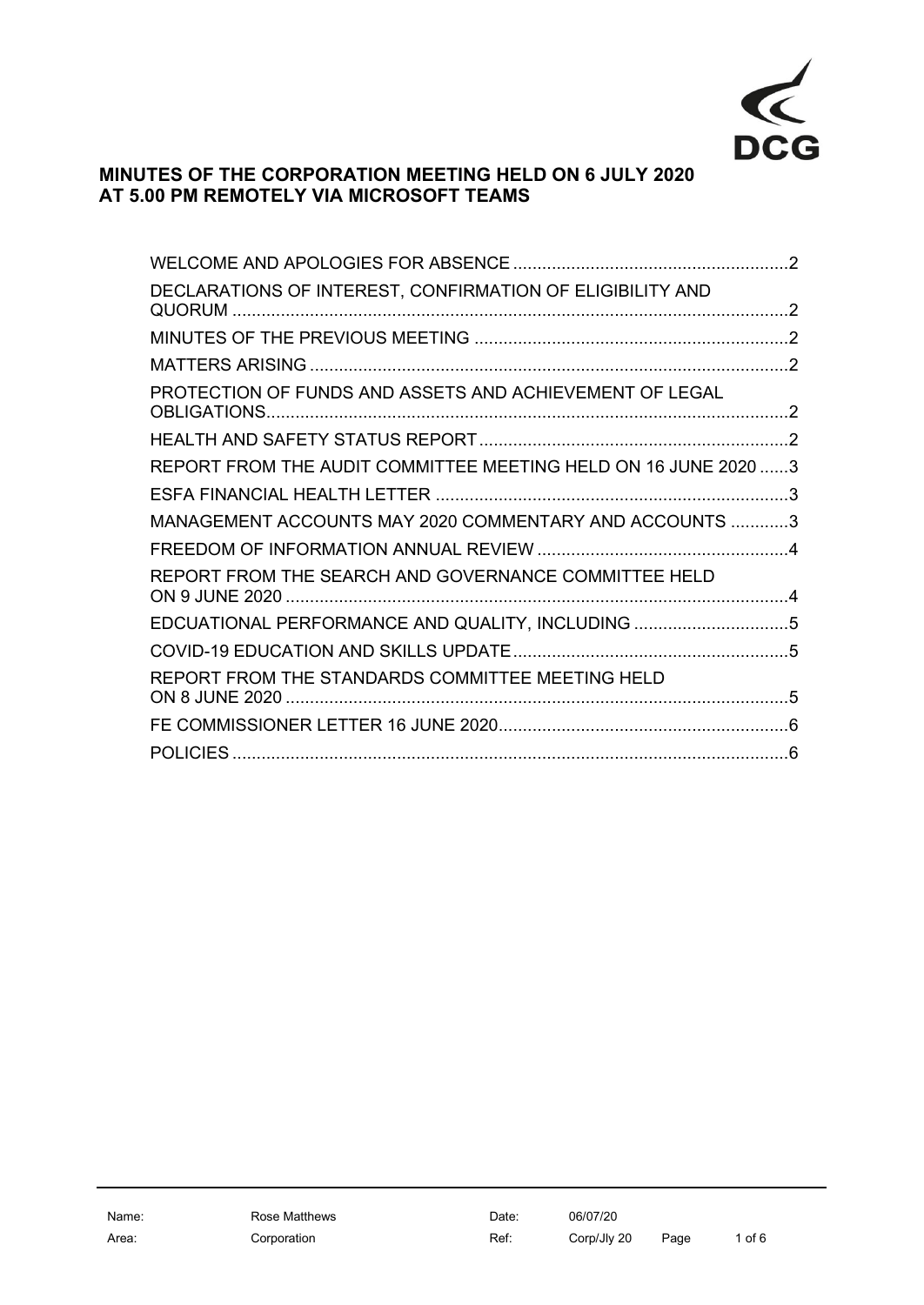

# **MINUTES OF THE CORPORATION MEETING HELD ON MONDAY 6 JULY 2020 AT 5.00 PM REMOTELY VIA MICROSOFT TEAMS**

<span id="page-1-1"></span><span id="page-1-0"></span>Present: Janet Morgan (Chair), Alan Brady, John Clay, Hazel Clint, Andrew Cochrane, Angela Cruz, Phil Dover, Stuart Ellis, , Mike Kapur, Martyn Marples, Graham Schuhmacher, Kevin Slack, Mandie Stravino In attendance: Robert Bamford, Richard Eaton, Michael Ford, April Hayhurst, Kate Martin, Heather Simcox Rose Matthews (Clerk) **PART ONE - GENERAL MINUTES**  $\qquad$  **Action**  $\qquad$  Date **74/19-20 WELCOME AND APOLOGIES FOR ABSENCE** The Chair welcomed Angela Cruz the new Student Union President to the Corporation and Robert Bamford the new Health and Safety Manager to the meeting. Apologies for absence were received from Sue Bradley. **75/19-20 DECLARATIONS OF INTEREST, CONFIRMATION OF ELIGIBILITY AND QUORUM** All members were eligible and the meeting was quorate. Andrew Cochrane declared had provided legal advice to a client which related to a contract they had with Roundhouse Events. Stuart Ellis was an employee of Rolls-Royce plc. **76/19-20 MINUTES OF THE PREVIOUS MEETING APPROVED: The minutes of the meeting held on 18 May 2020 were formally approved and signed as a true and accurate record. 77/19-20 MATTERS ARISING** There were no matters arising. **78/19-20 PROTECTION OF FUNDS AND ASSETS AND ACHIEVEMENT OF LEGAL OBLIGATIONS HEALTH AND SAFETY STATUS REPORT**

<span id="page-1-5"></span><span id="page-1-4"></span><span id="page-1-3"></span><span id="page-1-2"></span>The new Health and Safety Manager attended the meeting and presented the Health and Safety Status Report, summarising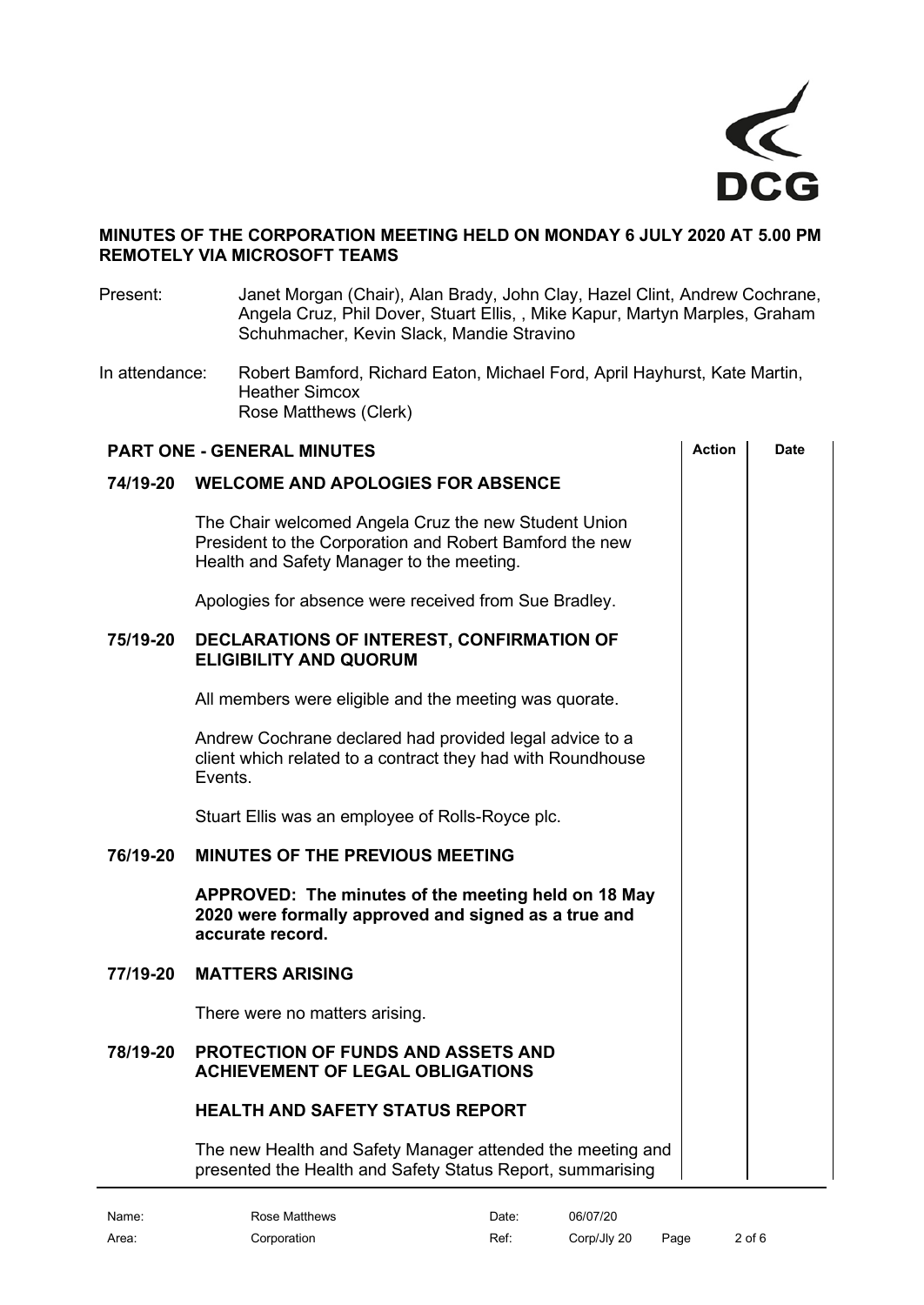achievement towards KPIs, compliance, reporting and effectiveness across the Group in headline areas.

Ongoing risks were highlighted, in particular the organisational wide risk assessment for Covid-19, which was under constant review as national guidance was issued. This included the implementation of social distancing measures and hand hygiene provisions to reduce the likelihood of transmission.

Also reported was potential property damage at Broomfield Hall due to water ingress and the measures taken to mitigate any personal injury risk.

There was one RIDDOR reportable incident, which was detailed in the Corporation report.

#### **79/19-20 REPORT FROM THE AUDIT COMMITTEE MEETING HELD ON 16 JUNE 2020**

<span id="page-2-0"></span>The Chair of the Audit Committee presented an overview of the business covered at the meeting held on 16 June 2020.

Two internal audit reports were received for HR Performance Management which provided reasonable assurance and Corporate Governance which provided substantial assurance.

Two further reports were discussed verbally – Sub-contracting and Follow-up.

BDO the External Auditors presented their plan for the 2019-20 financial statements. The Chair raised concern at the substantial increase in fees and deferred the decision to extend the External Audit contract until the completion of the audit and confirmation of the fees.

Internal and External Audit recommendations were received, and the Strategic Risk Report reviewed and discussed, with the exception of Covid-19 there were no significant areas of concern.

# **80/19-20 ESFA FINANCIAL HEALTH LETTER**

<span id="page-2-1"></span>The ESFA had written to the Chief Executive confirming they had reviewed the audited DCG Financial Statements for 2018- 19 and confirmed their initial grading (based on the financial plan in July 2019) remained as good.

# **81/19-20 MANAGEMENT ACCOUNTS MAY 2020 COMMENTARY AND ACCOUNTS**

<span id="page-2-2"></span>The Chief Finance Officer shared the Management Accounts for May 2020 (Period 10) and highlighted the key points.

The EBITDA performance was still broadly on contract with budget, however, some employees who had been furloughed had been taken off in June.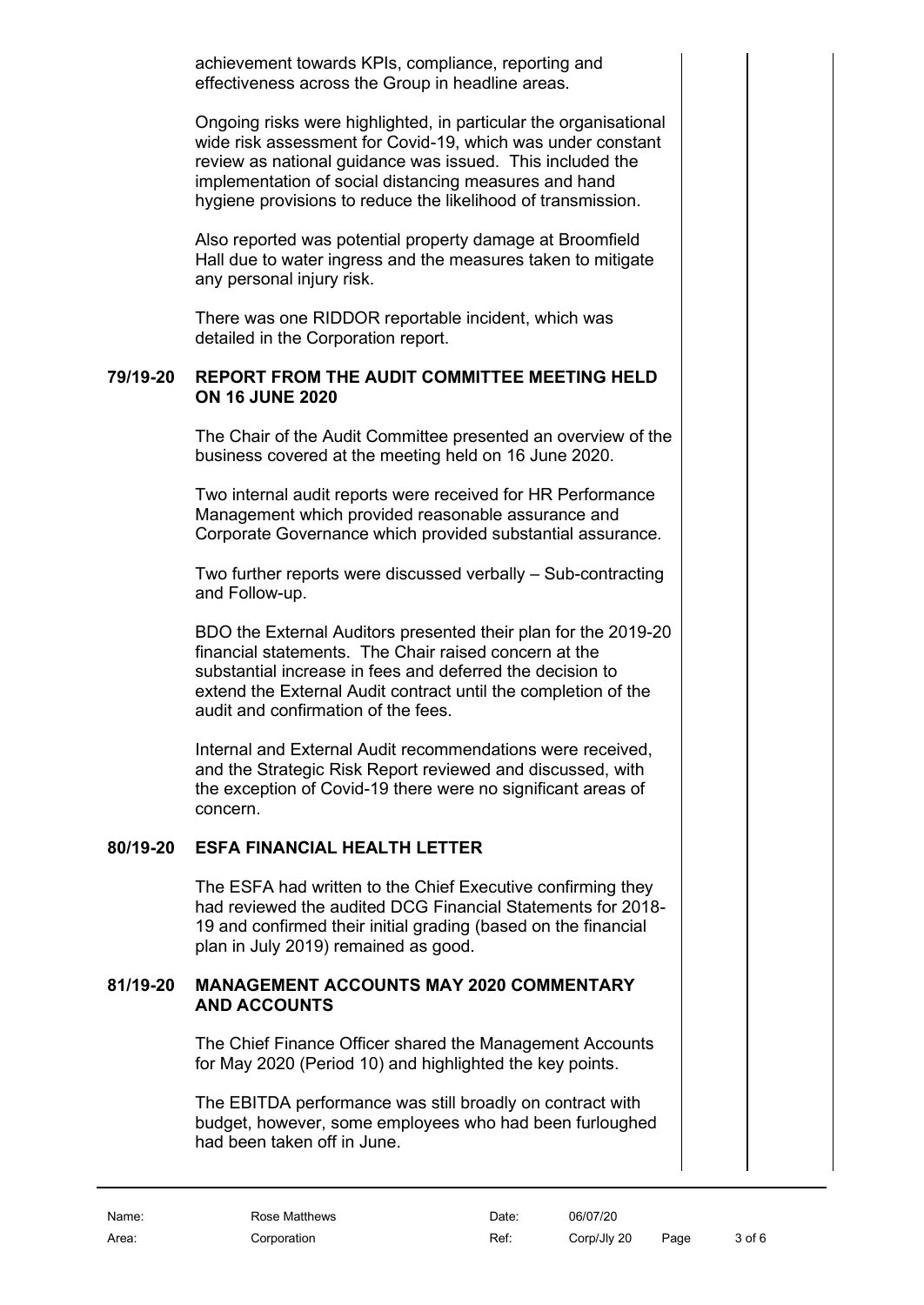Commercial income lines, including Apprenticeships had dropped off significantly as a result of restrictions due to Covid-19 and was likely to continue through June and July.

The one-off costs of the purchase of PPE and associated signage, cleaning and other equipment will also have a negative impact on the EBITDA in the final two months of the year.

<span id="page-3-0"></span>Financial health will still be judged to be good.

# **82/19-20 FREEDOM OF INFORMATION ANNUAL REVIEW**

The Corporation noted public authorities were required to publish information about their activities, which members of the public are therein entitled to request.

There were ten requests from the period 1 July 2019 and 30 June 2020, which related to IT budget and systems, data protection, pension information and organisational structure.

Members were also asked to note the Freedom of Information Function, along with Data Protection would move from 1 August with the CFO taking up the role of Data Protection Officer.

#### **83/19-20 REPORT FROM THE SEARCH AND GOVERNANCE COMMITTEE HELD ON 9 JUNE 2020**

<span id="page-3-1"></span>The Chair of Search and Governance provided a verbal report following the meeting on 9 June.

A reminder was provided to all governors to complete their mandatory training.

The Committee had discussed the commitments of the new Chair and his current commitments. Alan Brady had expressed interest in the role of Standards Committee and it was recommended Alan be appointed Chair for the new academic year.

#### **APPROVED: The Corporation approved the appointment of Alan Brady as Chair of the Standards Committee from 1 August 2020.**

Succession planning for the Audit Committee had also been discussed, and with the Audit Chair due to step down next year and two further accountants not continuing it would only leave one qualified accountant on the Board. Discussions related to recruiting qualified accountants to replace those leaving.

The Committee also approved an updated Self-Evaluation which would be e-mailed out to Governors following the meeting.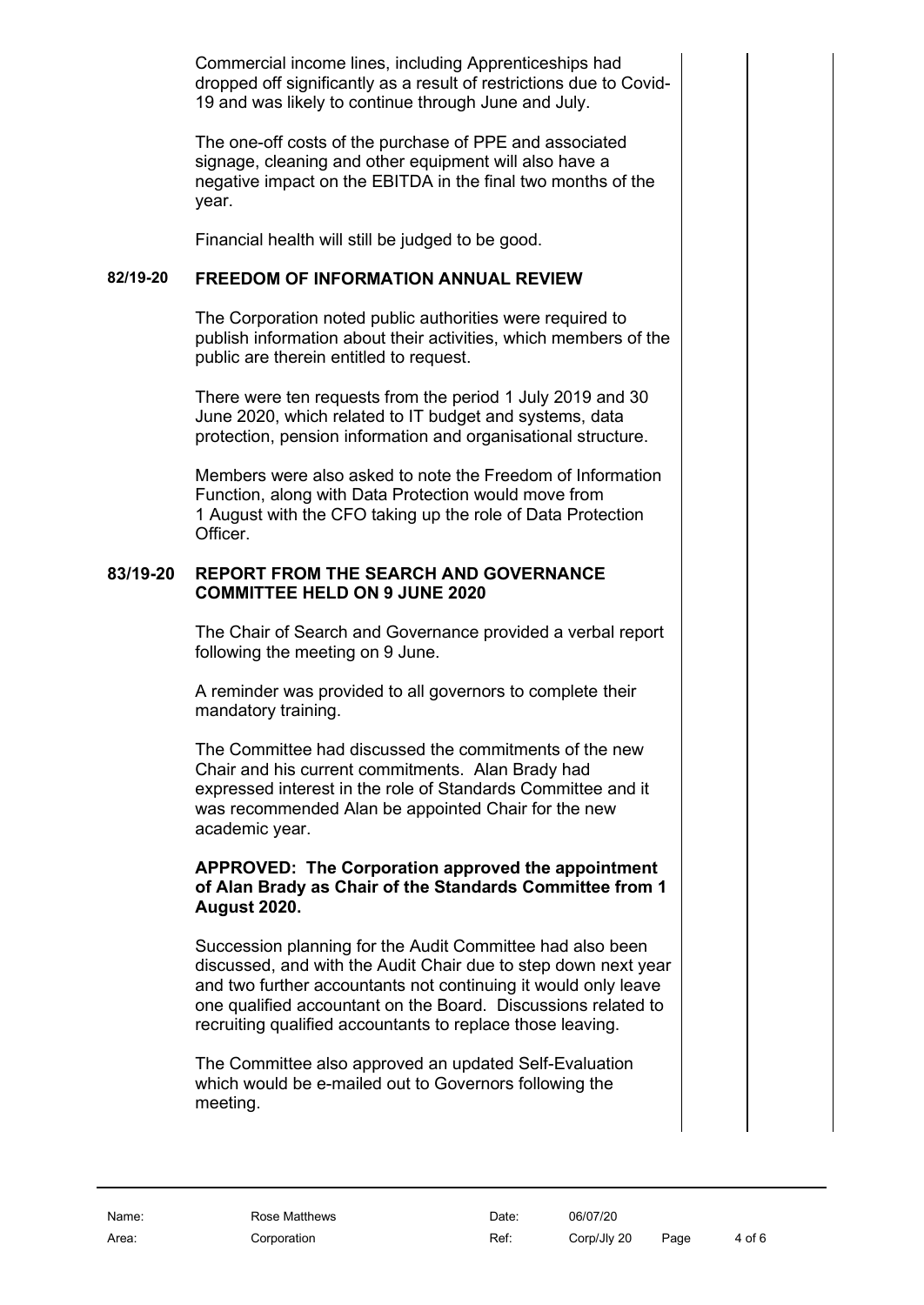#### **84/19-20 EDCUATIONAL PERFORMANCE AND QUALITY, INCLUDING**

#### <span id="page-4-1"></span><span id="page-4-0"></span>**COVID-19 EDUCATION AND SKILLS UPDATE**

The Vice Principal provided a verbal report summarising the education and skills activity and implications during Covid-19 lockdown.

The majority of students had completed their year with the College, although pastoral and teaching support were maintaining contact with those vulnerable students.

Around 90% of qualifications had been completed, with most due for completion by 31 July.

Some areas are having difficulty with the live assessments such as fitness and coaching and hair, with plans to work with those students that need to complete in September.

HEIs have a no detriment policy for students, and will be providing grades and degree levels to students.

Some feedback had been received from one awarding body about a small qualification. Four students had undertaken and all had passed the qualification which had been through an exam board and quality checked. However, the awarding body had queried due to an 80% pass rate last year and a 100% one this. This has been questioned with the awarding body and a response awaited.

The application and enrolment process have continued, with a careers room live chat and interviews carried out through this medium.

Potential NEET students had been a focus, and the College had been working with the schools to capture these earlier.

There would be an online enrolment process, with students accessing an online portal once they receive their GCSE results. They will then be referred to someone to provide advice and guidance. Staff will also be on site providing advice and guidance with bookable timeslots to avoid students queueing up.

Concerns were raised around EAL students and those who may have had inflated predications from school.

New guidelines had been issued for September which needed to be worked through. With some areas quite specific and others open to interpretation.

# **85/19-20 REPORT FROM THE STANDARDS COMMITTEE MEETING HELD ON 8 JUNE 2020**

<span id="page-4-2"></span>The Committee Chair explained most of the committee business had been covered in the prior item. However, Sagar